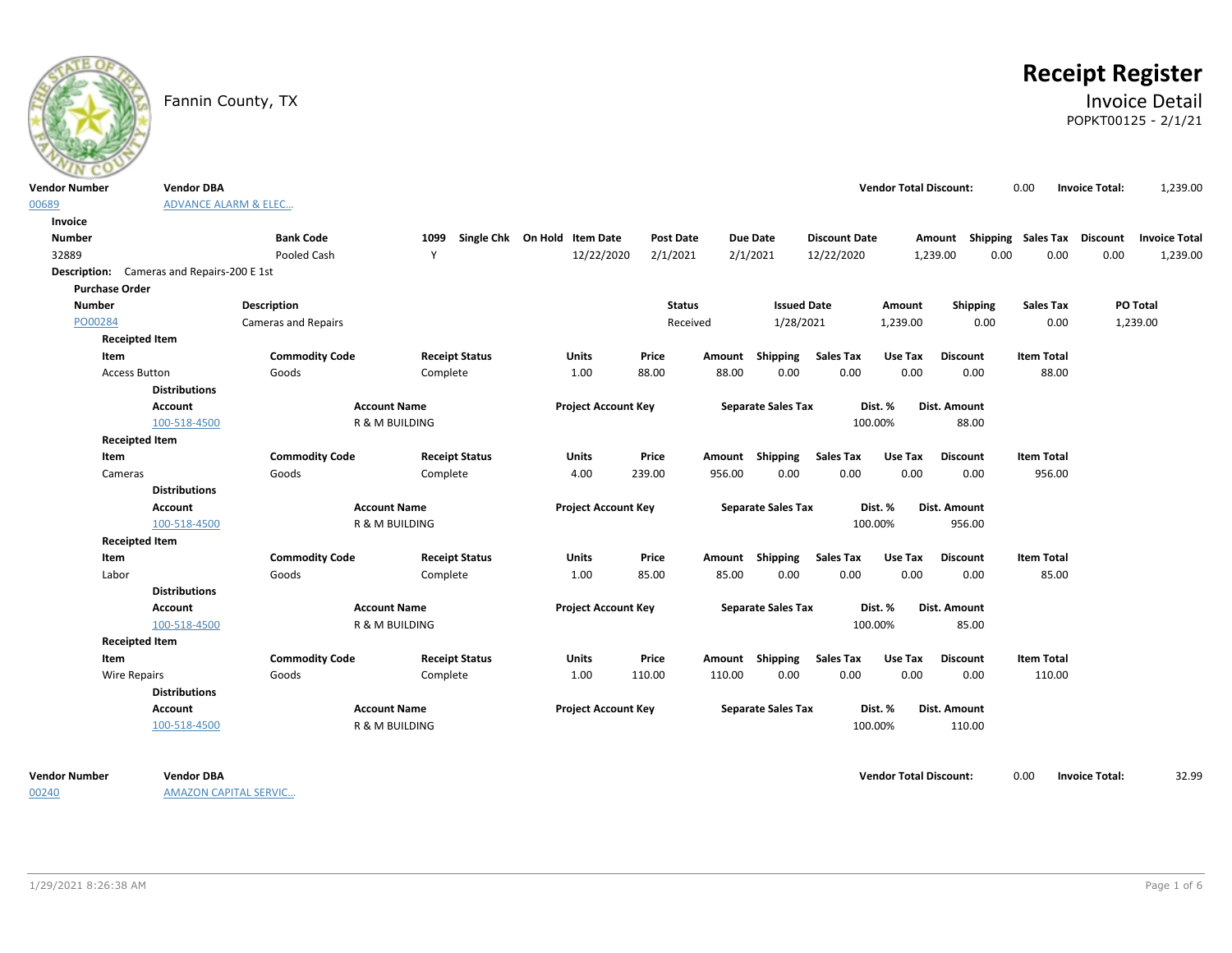| Invoice                                |                            |                       |                         |                              |                            |                           |                      |                               |                 |                                    |                       |                      |
|----------------------------------------|----------------------------|-----------------------|-------------------------|------------------------------|----------------------------|---------------------------|----------------------|-------------------------------|-----------------|------------------------------------|-----------------------|----------------------|
| <b>Number</b>                          |                            | <b>Bank Code</b>      | 1099                    | Single Chk On Hold Item Date | <b>Post Date</b>           | <b>Due Date</b>           | <b>Discount Date</b> | Amount                        |                 | Shipping Sales Tax Discount        |                       | <b>Invoice Total</b> |
| 1CPV-G94F-747F                         |                            | Pooled Cash           |                         | 1/20/2021                    | 2/1/2021                   | 2/1/2021                  | 1/20/2021            | 32.99                         | 0.00            | 0.00                               | 0.00                  | 32.99                |
| Description: Adapter                   |                            |                       |                         |                              |                            |                           |                      |                               |                 |                                    |                       |                      |
| <b>Purchase Order</b>                  |                            |                       |                         |                              |                            |                           |                      |                               |                 |                                    |                       |                      |
| <b>Number</b>                          |                            | Description           |                         |                              | <b>Status</b>              |                           | <b>Issued Date</b>   | Amount                        | Shipping        | <b>Sales Tax</b>                   |                       | PO Total             |
| PO00259                                |                            | Adapter               |                         |                              | Received                   |                           | 1/20/2021            | 32.99                         | 0.00            | 0.00                               |                       | 32.99                |
|                                        | <b>Receipted Item</b>      |                       |                         |                              |                            |                           |                      |                               |                 |                                    |                       |                      |
| Item                                   |                            | <b>Commodity Code</b> | <b>Receipt Status</b>   | Units                        | Price                      | Amount<br>Shipping        | <b>Sales Tax</b>     | Use Tax                       | <b>Discount</b> | <b>Item Total</b>                  |                       |                      |
| Hub Adapter                            |                            | Goods                 | Complete                | 1.00                         | 32.99                      | 32.99<br>0.00             | 0.00                 | 0.00                          | 0.00            | 32.99                              |                       |                      |
|                                        | <b>Distributions</b>       |                       |                         |                              |                            |                           |                      |                               |                 |                                    |                       |                      |
|                                        | <b>Account</b>             | <b>Account Name</b>   |                         |                              | <b>Project Account Key</b> | <b>Separate Sales Tax</b> |                      | Dist. %<br>Dist. Amount       |                 |                                    |                       |                      |
|                                        | 100-503-5720               |                       | <b>OFFICE EQUIPMENT</b> |                              |                            |                           | 100.00%              |                               | 32.99           |                                    |                       |                      |
| <b>Vendor Number</b>                   | <b>Vendor DBA</b>          |                       |                         |                              |                            |                           |                      | <b>Vendor Total Discount:</b> |                 | 0.00                               | <b>Invoice Total:</b> | 594.95               |
| <b>VEN02206</b>                        | <b>HARBOR HEART RESCUE</b> |                       |                         |                              |                            |                           |                      |                               |                 |                                    |                       |                      |
| Invoice                                |                            |                       |                         |                              |                            |                           |                      |                               |                 |                                    |                       |                      |
| <b>Number</b>                          |                            | <b>Bank Code</b>      | 1099                    | Single Chk On Hold Item Date | <b>Post Date</b>           | <b>Due Date</b>           | <b>Discount Date</b> |                               |                 | Amount Shipping Sales Tax Discount |                       | <b>Invoice Total</b> |
| 0000075                                |                            | Pooled Cash           |                         | 12/7/2020                    | 2/1/2021                   | 2/1/2021                  | 12/7/2020            | 574.95                        | 20.00           | 0.00                               | 0.00                  | 594.95               |
| <b>Description:</b> AED Cases          |                            |                       |                         |                              |                            |                           |                      |                               |                 |                                    |                       |                      |
| <b>Purchase Order</b><br><b>Number</b> |                            | <b>Description</b>    |                         |                              | <b>Status</b>              |                           | <b>Issued Date</b>   |                               | Shipping        | <b>Sales Tax</b>                   |                       | PO Total             |
| PO00196                                |                            | <b>AED Cases</b>      |                         |                              | Received                   |                           | 12/7/2020            | Amount<br>574.95              | 20.00           | 0.00                               |                       | 594.95               |
| <b>Receipted Item</b>                  |                            |                       |                         |                              |                            |                           |                      |                               |                 |                                    |                       |                      |
| Item                                   |                            | <b>Commodity Code</b> | <b>Receipt Status</b>   | <b>Units</b>                 | Price                      | Shipping<br>Amount        | <b>Sales Tax</b>     | Use Tax                       | <b>Discount</b> | <b>Item Total</b>                  |                       |                      |
| Cases                                  |                            | Goods                 | Complete                | 5.00                         | 114.99                     | 574.95<br>20.00           | 0.00                 | 0.00                          | 0.00            | 594.95                             |                       |                      |
|                                        | <b>Distributions</b>       |                       |                         |                              |                            |                           |                      |                               |                 |                                    |                       |                      |
|                                        | Account                    | <b>Account Name</b>   |                         |                              | <b>Project Account Key</b> | <b>Separate Sales Tax</b> |                      | Dist. %<br>Dist. Amount       |                 |                                    |                       |                      |
|                                        | 413-413-3981               |                       | PUBLIC HEALTH EXPENSES  |                              |                            |                           | 100.00%              |                               | 594.95          |                                    |                       |                      |
| <b>Vendor Number</b>                   | <b>Vendor DBA</b>          |                       |                         |                              |                            |                           |                      | <b>Vendor Total Discount:</b> |                 | 0.00                               | <b>Invoice Total:</b> | 23.25                |
| 00216                                  | <b>OFFICE DEPOT</b>        |                       |                         |                              |                            |                           |                      |                               |                 |                                    |                       |                      |
| Invoice                                |                            |                       |                         |                              |                            |                           |                      |                               |                 |                                    |                       |                      |
| <b>Number</b>                          |                            | <b>Bank Code</b>      | 1099                    | Single Chk On Hold Item Date | <b>Post Date</b>           | <b>Due Date</b>           | <b>Discount Date</b> | Amount                        |                 | Shipping Sales Tax Discount        |                       | <b>Invoice Total</b> |
| 149447344001                           |                            | Pooled Cash           |                         | 1/21/2021                    | 2/1/2021                   | 2/1/2021                  | 1/21/2021            | 21.79                         | 0.00            | 0.00                               | 0.00                  | 21.79                |
| <b>Description:</b> Tax Forms          |                            |                       |                         |                              |                            |                           |                      |                               |                 |                                    |                       |                      |
| <b>Purchase Order</b>                  |                            |                       |                         |                              |                            |                           |                      |                               |                 |                                    |                       |                      |
| <b>Number</b>                          |                            | Description           |                         |                              | <b>Status</b>              |                           | <b>Issued Date</b>   | Amount                        | <b>Shipping</b> | <b>Sales Tax</b>                   |                       | PO Total             |
| PO00246                                |                            | <b>Tax Forms</b>      |                         |                              | Received                   |                           | 1/13/2021            | 21.79                         | 0.00            | 0.00                               |                       | 21.79                |
|                                        | <b>Receipted Item</b>      |                       |                         |                              |                            |                           |                      |                               |                 |                                    |                       |                      |
| Item                                   |                            | <b>Commodity Code</b> | <b>Receipt Status</b>   | Units                        | Price                      | Shipping<br>Amount        | <b>Sales Tax</b>     | Use Tax                       | <b>Discount</b> | <b>Item Total</b>                  |                       |                      |
| 1099 MISC                              |                            | Goods                 | Complete                | 1.00                         | 21.79                      | 21.79<br>0.00             | 0.00                 | 0.00                          | 0.00            | 21.79                              |                       |                      |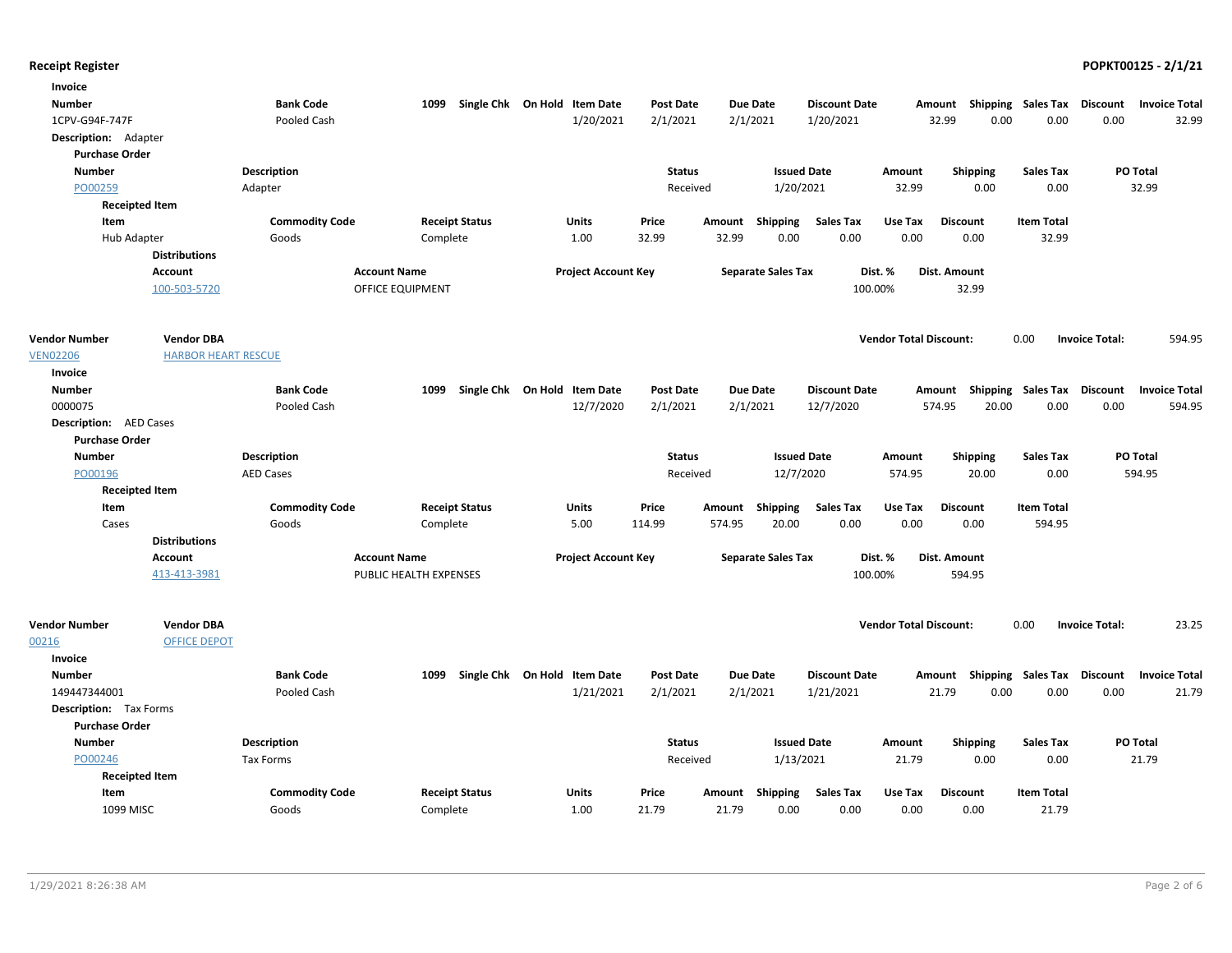|                                         | <b>Distributions</b>             |                       |                          |                              |                  |                    |                           |                      |                               |                 |                           |                       |                      |
|-----------------------------------------|----------------------------------|-----------------------|--------------------------|------------------------------|------------------|--------------------|---------------------------|----------------------|-------------------------------|-----------------|---------------------------|-----------------------|----------------------|
|                                         | Account                          |                       | <b>Account Name</b>      | <b>Project Account Key</b>   |                  |                    | <b>Separate Sales Tax</b> |                      | Dist. %                       | Dist. Amount    |                           |                       |                      |
|                                         | 100-510-3100                     |                       | <b>OFFICE SUPPLIES</b>   |                              |                  |                    |                           |                      | 100.00%                       | 21.79           |                           |                       |                      |
| Invoice                                 |                                  |                       |                          |                              |                  |                    |                           |                      |                               |                 |                           |                       |                      |
| <b>Number</b>                           |                                  | <b>Bank Code</b>      | 1099                     | Single Chk On Hold Item Date | <b>Post Date</b> |                    | <b>Due Date</b>           | <b>Discount Date</b> |                               | Amount          | Shipping Sales Tax        | Discount              | <b>Invoice Total</b> |
| 152545204001                            |                                  | Pooled Cash           |                          | 1/21/2021                    | 2/1/2021         |                    | 2/1/2021                  | 1/21/2021            |                               | 1.46            | 0.00<br>0.00              | 0.00                  | 1.46                 |
| <b>Description:</b> Office Supplies     |                                  |                       |                          |                              |                  |                    |                           |                      |                               |                 |                           |                       |                      |
| <b>Purchase Order</b>                   |                                  |                       |                          |                              |                  |                    |                           |                      |                               |                 |                           |                       |                      |
| <b>Number</b>                           |                                  | <b>Description</b>    |                          |                              | <b>Status</b>    |                    | <b>Issued Date</b>        |                      | Amount                        | <b>Shipping</b> | <b>Sales Tax</b>          |                       | PO Total             |
| PO00261                                 |                                  | Office Supplies       |                          |                              |                  | Partially Received | 1/20/2021                 |                      | 1.46                          | 0.00            | 0.00                      |                       | 1.46                 |
| <b>Receipted Item</b>                   |                                  |                       |                          |                              |                  |                    |                           |                      |                               |                 |                           |                       |                      |
| Item                                    |                                  | <b>Commodity Code</b> | <b>Receipt Status</b>    | Units                        | Price            |                    | Amount Shipping           | <b>Sales Tax</b>     | Use Tax                       | <b>Discount</b> | <b>Item Total</b>         |                       |                      |
| Pens                                    |                                  | Goods                 | Complete                 | 1.00                         | 1.46             | 1.46               | 0.00                      | 0.00                 | 0.00                          | 0.00            | 1.46                      |                       |                      |
|                                         | <b>Distributions</b>             |                       |                          |                              |                  |                    |                           |                      |                               |                 |                           |                       |                      |
|                                         | Account                          |                       | <b>Account Name</b>      | <b>Project Account Key</b>   |                  |                    | <b>Separate Sales Tax</b> | Dist. %              |                               | Dist. Amount    |                           |                       |                      |
|                                         | 210-621-3400                     |                       | <b>SHOP SUPPLIES</b>     |                              |                  |                    |                           |                      | 100.00%                       | 1.46            |                           |                       |                      |
|                                         |                                  |                       |                          |                              |                  |                    |                           |                      |                               |                 |                           |                       |                      |
| <b>Vendor Number</b>                    | <b>Vendor DBA</b>                |                       |                          |                              |                  |                    |                           |                      | <b>Vendor Total Discount:</b> |                 | 0.00                      | <b>Invoice Total:</b> | 164.76               |
| 00478                                   | <b>REINERT PAPER &amp; CHEMI</b> |                       |                          |                              |                  |                    |                           |                      |                               |                 |                           |                       |                      |
| Invoice                                 |                                  |                       |                          |                              |                  |                    |                           |                      |                               |                 |                           |                       |                      |
| <b>Number</b>                           |                                  | <b>Bank Code</b>      | 1099                     | Single Chk On Hold Item Date | <b>Post Date</b> |                    | Due Date                  | <b>Discount Date</b> |                               |                 | Amount Shipping Sales Tax | <b>Discount</b>       | <b>Invoice Total</b> |
| 421388                                  |                                  | Pooled Cash           |                          | 1/27/2021                    | 2/1/2021         |                    | 2/1/2021                  | 1/27/2021            |                               | 164.76          | 0.00<br>0.00              | 0.00                  | 164.76               |
| <b>Description:</b> Janitorial Supplies |                                  |                       |                          |                              |                  |                    |                           |                      |                               |                 |                           |                       |                      |
| <b>Purchase Order</b>                   |                                  |                       |                          |                              |                  |                    |                           |                      |                               |                 |                           |                       |                      |
| <b>Number</b>                           |                                  | Description           |                          |                              | <b>Status</b>    |                    | <b>Issued Date</b>        |                      | Amount                        | <b>Shipping</b> | <b>Sales Tax</b>          |                       | PO Total             |
| PO00265                                 |                                  | Janitorial Supplies   |                          |                              | Received         |                    | 1/20/2021                 |                      | 164.76                        | 0.00            | 0.00                      |                       | 164.76               |
| <b>Receipted Item</b>                   |                                  |                       |                          |                              |                  |                    |                           |                      |                               |                 |                           |                       |                      |
| Item                                    |                                  | <b>Commodity Code</b> | <b>Receipt Status</b>    | Units                        | Price            |                    | Amount Shipping           | Sales Tax            | Use Tax                       | <b>Discount</b> | <b>Item Total</b>         |                       |                      |
|                                         | Brown roll towels                | Goods                 | Complete                 | 1.00                         | 35.97            | 35.97              | 0.00                      | 0.00                 | 0.00                          | 0.00            | 35.97                     |                       |                      |
|                                         | <b>Distributions</b>             |                       |                          |                              |                  |                    |                           |                      |                               |                 |                           |                       |                      |
|                                         | Account                          |                       | <b>Account Name</b>      | <b>Project Account Key</b>   |                  |                    | <b>Separate Sales Tax</b> |                      | Dist. %                       | Dist. Amount    |                           |                       |                      |
|                                         | 100-560-3320                     |                       | SHERIFF JANITOR SUPPLIES |                              |                  |                    |                           |                      | 100.00%                       | 35.97           |                           |                       |                      |
| <b>Receipted Item</b>                   |                                  |                       |                          |                              |                  |                    |                           |                      |                               |                 |                           |                       |                      |
| Item                                    |                                  | <b>Commodity Code</b> | <b>Receipt Status</b>    | Units                        | Price            |                    | Amount Shipping           | Sales Tax            | Use Tax                       | <b>Discount</b> | <b>Item Total</b>         |                       |                      |
|                                         | <b>Disinfectant Spray</b>        | Goods                 | Complete                 | 1.00                         | 65.54            | 65.54              | 0.00                      | 0.00                 | 0.00                          | 0.00            | 65.54                     |                       |                      |
|                                         | <b>Distributions</b>             |                       |                          |                              |                  |                    |                           |                      |                               |                 |                           |                       |                      |
|                                         | Account                          |                       | <b>Account Name</b>      | <b>Project Account Key</b>   |                  |                    | <b>Separate Sales Tax</b> |                      | Dist. %                       | Dist. Amount    |                           |                       |                      |
|                                         | 100-560-3320                     |                       | SHERIFF JANITOR SUPPLIES |                              |                  |                    |                           |                      | 100.00%                       | 65.54           |                           |                       |                      |
| <b>Receipted Item</b>                   |                                  |                       |                          |                              |                  |                    |                           |                      |                               |                 |                           |                       |                      |
| Item                                    |                                  | <b>Commodity Code</b> | <b>Receipt Status</b>    | Units                        | Price            |                    | Amount Shipping           | Sales Tax            | Use Tax                       | <b>Discount</b> | <b>Item Total</b>         |                       |                      |
|                                         | Kitchen Roll Towels              | Goods                 | Complete                 | 1.00                         | 23.65            | 23.65              | 0.00                      | 0.00                 | 0.00                          | 0.00            | 23.65                     |                       |                      |
|                                         | <b>Distributions</b>             |                       |                          |                              |                  |                    |                           |                      |                               |                 |                           |                       |                      |
|                                         | Account                          |                       | <b>Account Name</b>      | <b>Project Account Key</b>   |                  |                    | <b>Separate Sales Tax</b> |                      | Dist. %                       | Dist. Amount    |                           |                       |                      |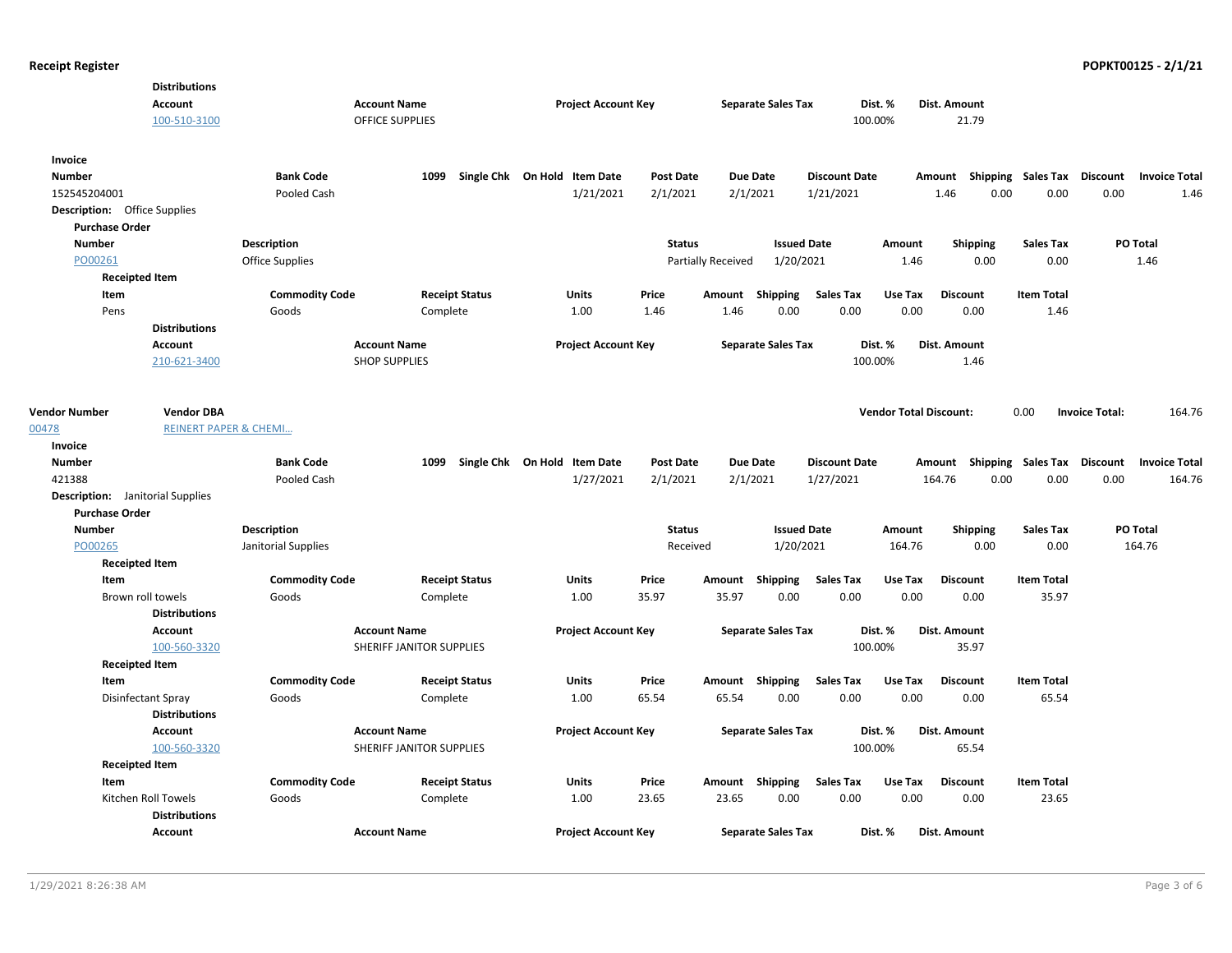| <b>Receipt Register</b>            |                            |                                                                   |                                |                              |                  |          |                           |                      |                               |                                    |                   |                       | POPKT00125 - 2/1/21  |
|------------------------------------|----------------------------|-------------------------------------------------------------------|--------------------------------|------------------------------|------------------|----------|---------------------------|----------------------|-------------------------------|------------------------------------|-------------------|-----------------------|----------------------|
|                                    | 100-560-3320               |                                                                   | SHERIFF JANITOR SUPPLIES       |                              |                  |          |                           | 100.00%              |                               | 23.65                              |                   |                       |                      |
|                                    | <b>Receipted Item</b>      |                                                                   |                                |                              |                  |          |                           |                      |                               |                                    |                   |                       |                      |
| Item                               |                            | <b>Commodity Code</b>                                             | <b>Receipt Status</b>          | <b>Units</b>                 | Price            |          | Amount Shipping           | <b>Sales Tax</b>     | Use Tax                       | <b>Discount</b>                    | <b>Item Total</b> |                       |                      |
| Soap                               |                            | Goods                                                             | Complete                       | 1.00                         | 39.60            | 39.60    | 0.00                      | 0.00                 | 0.00                          | 0.00                               | 39.60             |                       |                      |
|                                    | <b>Distributions</b>       |                                                                   |                                |                              |                  |          |                           |                      |                               |                                    |                   |                       |                      |
|                                    | Account                    |                                                                   | <b>Account Name</b>            | <b>Project Account Key</b>   |                  |          | <b>Separate Sales Tax</b> |                      | Dist. %                       | Dist. Amount                       |                   |                       |                      |
|                                    | 100-560-3320               |                                                                   | SHERIFF JANITOR SUPPLIES       |                              |                  |          |                           | 100.00%              |                               | 39.60                              |                   |                       |                      |
| <b>Vendor Number</b>               | <b>Vendor DBA</b>          |                                                                   |                                |                              |                  |          |                           |                      | <b>Vendor Total Discount:</b> |                                    | 0.00              | <b>Invoice Total:</b> | 166.90               |
| 00329                              | SCOTT-MERRIMAN, INC.       |                                                                   |                                |                              |                  |          |                           |                      |                               |                                    |                   |                       |                      |
| Invoice                            |                            |                                                                   |                                |                              |                  |          |                           |                      |                               |                                    |                   |                       |                      |
| <b>Number</b>                      |                            | <b>Bank Code</b>                                                  | 1099                           | Single Chk On Hold Item Date | <b>Post Date</b> |          | <b>Due Date</b>           | <b>Discount Date</b> |                               | Shipping<br>Amount                 | Sales Tax         | <b>Discount</b>       | <b>Invoice Total</b> |
| 66787                              |                            | Pooled Cash                                                       |                                | 1/22/2021                    | 2/1/2021         |          | 2/1/2021                  | 1/22/2021            |                               | 26.90<br>140.00                    | 0.00              | 0.00                  | 166.90               |
| <b>Description:</b> Security Paper |                            |                                                                   |                                |                              |                  |          |                           |                      |                               |                                    |                   |                       |                      |
| <b>Purchase Order</b>              |                            |                                                                   |                                |                              |                  |          |                           |                      |                               |                                    |                   |                       |                      |
| <b>Number</b>                      |                            | <b>Description</b>                                                |                                |                              | <b>Status</b>    |          | <b>Issued Date</b>        |                      | Amount                        | <b>Shipping</b>                    | <b>Sales Tax</b>  |                       | PO Total             |
| PO00260                            |                            | Security Paper                                                    |                                |                              | Received         |          | 1/20/2021                 |                      | 140.00                        | 26.90                              | 0.00              |                       | 166.90               |
|                                    | <b>Receipted Item</b>      |                                                                   |                                |                              |                  |          |                           |                      |                               |                                    |                   |                       |                      |
| Item                               |                            | <b>Commodity Code</b>                                             | <b>Receipt Status</b>          | Units                        | Price            | Amount   | Shipping                  | <b>Sales Tax</b>     | Use Tax                       | <b>Discount</b>                    | <b>Item Total</b> |                       |                      |
|                                    | <b>Security Paper</b>      | Goods                                                             | Complete                       | 1.00                         | 140.00           | 140.00   | 26.90                     | 0.00                 | 0.00                          | 0.00                               | 166.90            |                       |                      |
|                                    | <b>Distributions</b>       |                                                                   |                                |                              |                  |          |                           |                      |                               |                                    |                   |                       |                      |
|                                    | Account                    |                                                                   | <b>Account Name</b>            | <b>Project Account Key</b>   |                  |          | <b>Separate Sales Tax</b> |                      | Dist. %                       | <b>Dist. Amount</b>                |                   |                       |                      |
|                                    | 100-403-3100               |                                                                   | <b>OFFICE SUPPLIES</b>         |                              |                  |          |                           | 100.00%              |                               | 166.90                             |                   |                       |                      |
|                                    |                            |                                                                   |                                |                              |                  |          |                           |                      |                               |                                    |                   |                       |                      |
| <b>Vendor Number</b>               | <b>Vendor DBA</b>          |                                                                   |                                |                              |                  |          |                           |                      | <b>Vendor Total Discount:</b> |                                    | 0.00              | <b>Invoice Total:</b> | 2,466.10             |
| <b>VEN02281</b>                    | <b>TEXOMA GEAR COMPANY</b> |                                                                   |                                |                              |                  |          |                           |                      |                               |                                    |                   |                       |                      |
| Invoice                            |                            |                                                                   |                                |                              |                  |          |                           |                      |                               |                                    |                   |                       |                      |
| <b>Number</b>                      |                            | <b>Bank Code</b>                                                  | 1099                           | Single Chk On Hold Item Date | <b>Post Date</b> |          | <b>Due Date</b>           | <b>Discount Date</b> |                               | Amount Shipping Sales Tax Discount |                   |                       | <b>Invoice Total</b> |
| 7942                               |                            | Pooled Cash                                                       |                                | 1/11/2021                    | 2/1/2021         |          | 2/1/2021                  | 1/11/2021            |                               | 0.00<br>2,466.10                   | 0.00              | 0.00                  | 2,466.10             |
|                                    |                            | <b>Description:</b> Pct 4 1996 FRT Transmission Equipment Repairs |                                |                              |                  |          |                           |                      |                               |                                    |                   |                       |                      |
| <b>Purchase Order</b>              |                            |                                                                   |                                |                              |                  |          |                           |                      |                               |                                    |                   |                       |                      |
| <b>Number</b>                      |                            | <b>Description</b>                                                |                                |                              | <b>Status</b>    |          | <b>Issued Date</b>        |                      | Amount                        | <b>Shipping</b>                    | Sales Tax         |                       | <b>PO Total</b>      |
| PO00285                            |                            | <b>Equipment Repairs</b>                                          |                                |                              | Received         |          | 1/28/2021                 |                      | 2,466.10                      | 0.00                               | 0.00              |                       | 2,466.10             |
|                                    | <b>Receipted Item</b>      |                                                                   |                                |                              |                  |          |                           |                      |                               |                                    |                   |                       |                      |
| Item                               |                            | <b>Commodity Code</b>                                             | <b>Receipt Status</b>          | Units                        | Price            |          | Amount Shipping           | <b>Sales Tax</b>     | Use Tax                       | <b>Discount</b>                    | <b>Item Total</b> |                       |                      |
| Labor                              |                            | Goods                                                             | Complete                       | 1.00                         | 700.00           | 700.00   | 0.00                      | 0.00                 | 0.00                          | 0.00                               | 700.00            |                       |                      |
|                                    | <b>Distributions</b>       |                                                                   |                                |                              |                  |          |                           |                      |                               |                                    |                   |                       |                      |
|                                    | Account                    |                                                                   | <b>Account Name</b>            | <b>Project Account Key</b>   |                  |          | <b>Separate Sales Tax</b> |                      | Dist. %                       | Dist. Amount                       |                   |                       |                      |
|                                    | 240-624-4580               |                                                                   | <b>R&amp;M MACHINERY PARTS</b> |                              |                  |          |                           | 100.00%              |                               | 700.00                             |                   |                       |                      |
|                                    | <b>Receipted Item</b>      |                                                                   |                                |                              |                  |          |                           |                      |                               |                                    |                   |                       |                      |
| Item                               |                            | <b>Commodity Code</b>                                             | <b>Receipt Status</b>          | Units                        | Price            |          | Amount Shipping           | <b>Sales Tax</b>     | Use Tax                       | <b>Discount</b>                    | <b>Item Total</b> |                       |                      |
|                                    | Parts to R&R Transmission  | Goods                                                             | Complete                       | 1.00                         | 1,766.10         | 1,766.10 | 0.00                      | 0.00                 | 0.00                          | 0.00                               | 1,766.10          |                       |                      |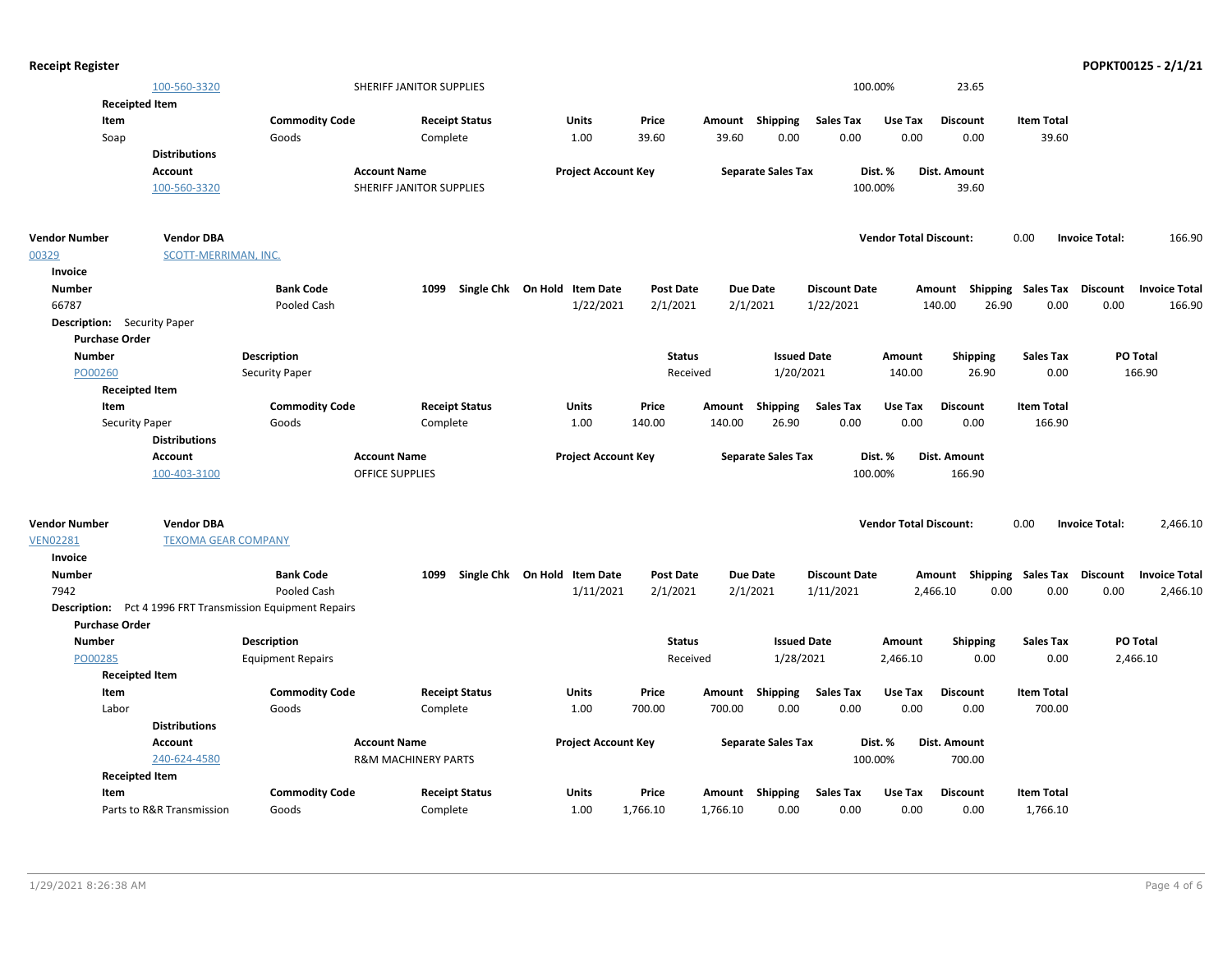|                      | <b>Distributions</b><br><b>Account</b><br>240-624-4580 |                       | <b>Account Name</b><br><b>R&amp;M MACHINERY PARTS</b> | <b>Project Account Key</b>   |                  | <b>Separate Sales Tax</b> | Dist. %<br>100.00%   |                               | <b>Dist. Amount</b><br>1,766.10 |                             |                               |                      |
|----------------------|--------------------------------------------------------|-----------------------|-------------------------------------------------------|------------------------------|------------------|---------------------------|----------------------|-------------------------------|---------------------------------|-----------------------------|-------------------------------|----------------------|
| <b>Vendor Number</b> | <b>Vendor DBA</b>                                      |                       |                                                       |                              |                  |                           |                      | <b>Vendor Total Discount:</b> |                                 | 0.00                        | <b>Invoice Total:</b>         | 150.00               |
| <b>VEN02283</b>      | <b>TOMMY'S TOWING &amp; REP</b>                        |                       |                                                       |                              |                  |                           |                      |                               |                                 |                             |                               |                      |
| Invoice              |                                                        |                       |                                                       |                              |                  |                           |                      |                               |                                 |                             |                               |                      |
| <b>Number</b>        |                                                        | <b>Bank Code</b>      | 1099                                                  | Single Chk On Hold Item Date | <b>Post Date</b> | Due Date                  | <b>Discount Date</b> | Amount                        |                                 | Shipping Sales Tax Discount |                               | <b>Invoice Total</b> |
| 100                  |                                                        | <b>Pooled Cash</b>    |                                                       | 1/20/2021                    | 2/1/2021         | 2/1/2021                  | 1/20/2021            |                               | 150.00<br>0.00                  | 0.00                        | 0.00                          | 150.00               |
|                      | <b>Description:</b> Pct 2 TOWING                       |                       |                                                       |                              |                  |                           |                      |                               |                                 |                             |                               |                      |
|                      | <b>Purchase Order</b>                                  |                       |                                                       |                              |                  |                           |                      |                               |                                 |                             |                               |                      |
| <b>Number</b>        |                                                        | <b>Description</b>    |                                                       |                              | <b>Status</b>    |                           | <b>Issued Date</b>   | Amount                        | Shipping                        | <b>Sales Tax</b>            |                               | PO Total             |
| PO00287              |                                                        | <b>TOWING</b>         |                                                       |                              | Received         |                           | 1/28/2021            | 150.00                        | 0.00                            | 0.00                        |                               | 150.00               |
|                      | <b>Receipted Item</b>                                  |                       |                                                       |                              |                  |                           |                      |                               |                                 |                             |                               |                      |
|                      | Item                                                   | <b>Commodity Code</b> | <b>Receipt Status</b>                                 | <b>Units</b>                 | Price            | Shipping<br>Amount        | <b>Sales Tax</b>     | Use Tax                       | <b>Discount</b>                 | <b>Item Total</b>           |                               |                      |
|                      | TOW FROM MUD                                           | Goods                 | Complete                                              | 1.00                         | 150.00           | 150.00<br>0.00            | 0.00                 | 0.00                          | 0.00                            | 150.00                      |                               |                      |
|                      | <b>Distributions</b>                                   |                       |                                                       |                              |                  |                           |                      |                               |                                 |                             |                               |                      |
|                      | Account                                                |                       | <b>Account Name</b>                                   | <b>Project Account Key</b>   |                  | <b>Separate Sales Tax</b> | Dist. %              |                               | Dist. Amount                    |                             |                               |                      |
|                      | 220-622-4580                                           |                       | <b>R&amp;M MACHINERY PARTS</b>                        |                              |                  |                           | 100.00%              |                               | 150.00                          |                             |                               |                      |
| <b>Packet Totals</b> |                                                        |                       |                                                       |                              |                  |                           |                      |                               |                                 |                             |                               |                      |
| -8<br>Vendors:       | Invoices: 9                                            | Purchase Orders: 9    |                                                       | Amount: 4,791.05             | Shipping: 46.90  |                           | <b>Tax: 0.00</b>     |                               | Discount: 0.00                  |                             | <b>Total Amount: 4,837.95</b> |                      |